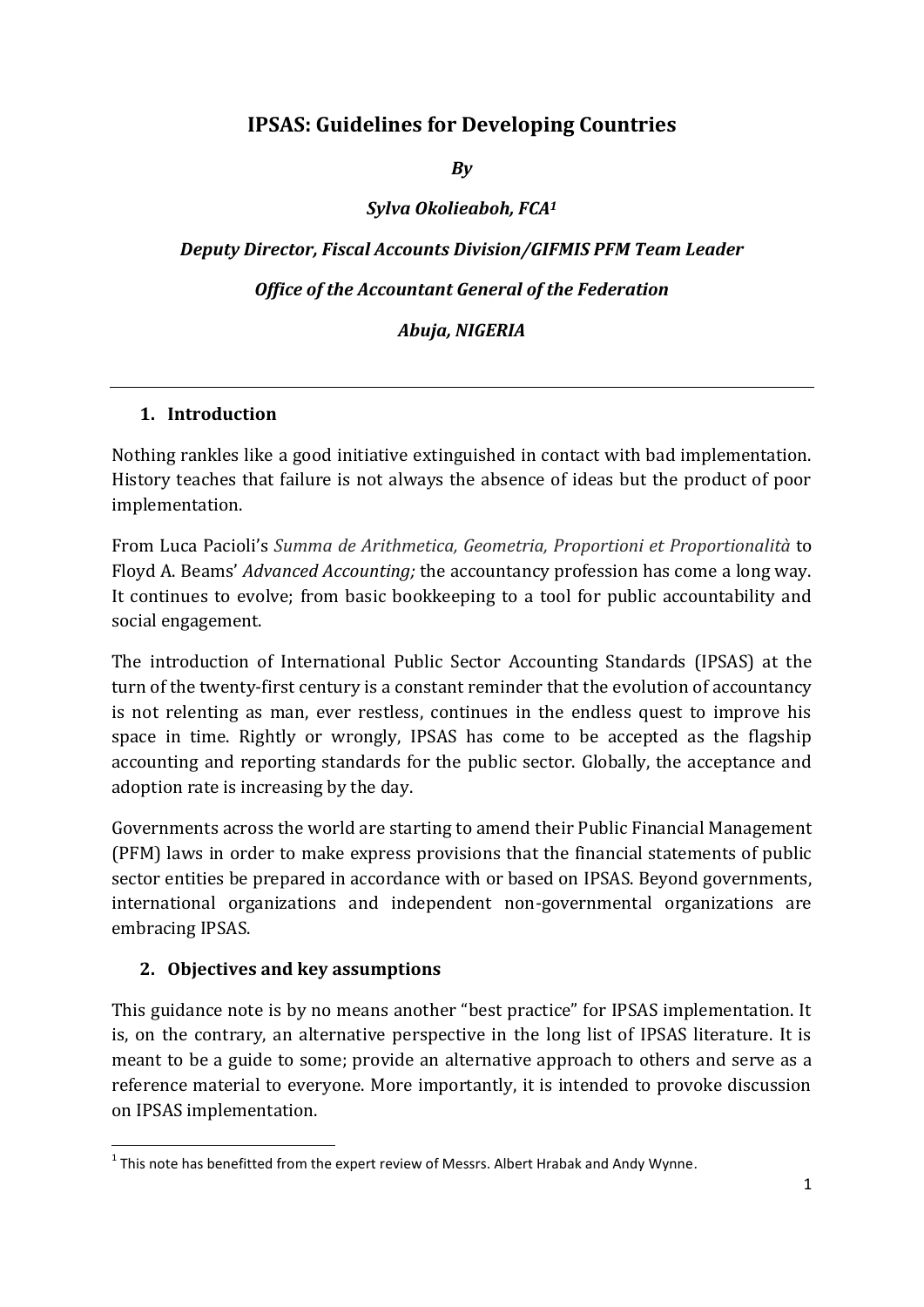The note makes four important assumptions. First, that readers already understand some IPSAS basics. Second, although this is hardly the case in all circumstances, that IPSAS is implemented using automated systems such as an Integrated Financial Management Information System (IFMIS). The third assumption is that necessary consultations have already been made and a decision taken to adopt and implement IPSAS by those vested with powers to do so. Lastly, that IPSAS is implemented as a continuum: from cash to accrual. It can therefore be applied to the implementation of both cash and accrual based IPSAS.

### **3. The Guidelines**

### **3.1. Coordination with other PFM reforms**

The PFM system is made up of Budget Preparation, Budget Execution, Accounting and Reporting, External Oversight and a range of cross cutting issues. <sup>2</sup> In many developing countries, IPSAS is but one of the activities of the overall PFM reform program falling under the Accounting and Reporting component. Because PFM is a unified system with multiple components, all PFM reforms activities must stay coordinated in order to maintain its organic integrity.

It is usually the case that an IFMIS is implemented to provide an automated environment for PFM reforms. As an integrated system, the IFMIS serves as a central repository for a common chart of accounts and budget classification codes (COA) as well as budget and accounting data. Nearly all reports - whether budgetary, management, statistical or financial - are expected to be generated from the IFMIS.

Unless there is proper coordination, it is not possible to rely on the IFMIS for generating IPSAS compliant financial statements. Implementing separate database and reporting software for IPSAS is not only an unnecessary and costly duplication of systems and effort, but also can create a chaotic and dysfunctional data fragmentation that often brings nothing but grief.

IPSAS implementation must therefore be well coordinated with other PFM reforms such as performance-based budgeting, cash management, procurement, audit modernization and payroll.

Countries should be aware that IPSASs are accounting standards, and do not provide guidance on a number of issues that they will have to deal with as part of a global PFM reform initiative. Therefore, effective coordination with other aspects of PFM reform projects will bring about synergies and ensure that IPSAS requirements as they relate to other PFM components are met.

 $\frac{1}{2}$ 

http://web.worldbank.org/WBSITE/EXTERNAL/PROJECTS/EXTFINANCIALMGMT/0,,contentMDK:21425372~me nuPK:3914586~pagePK:210058~piPK:210062~theSitePK:313218,00.html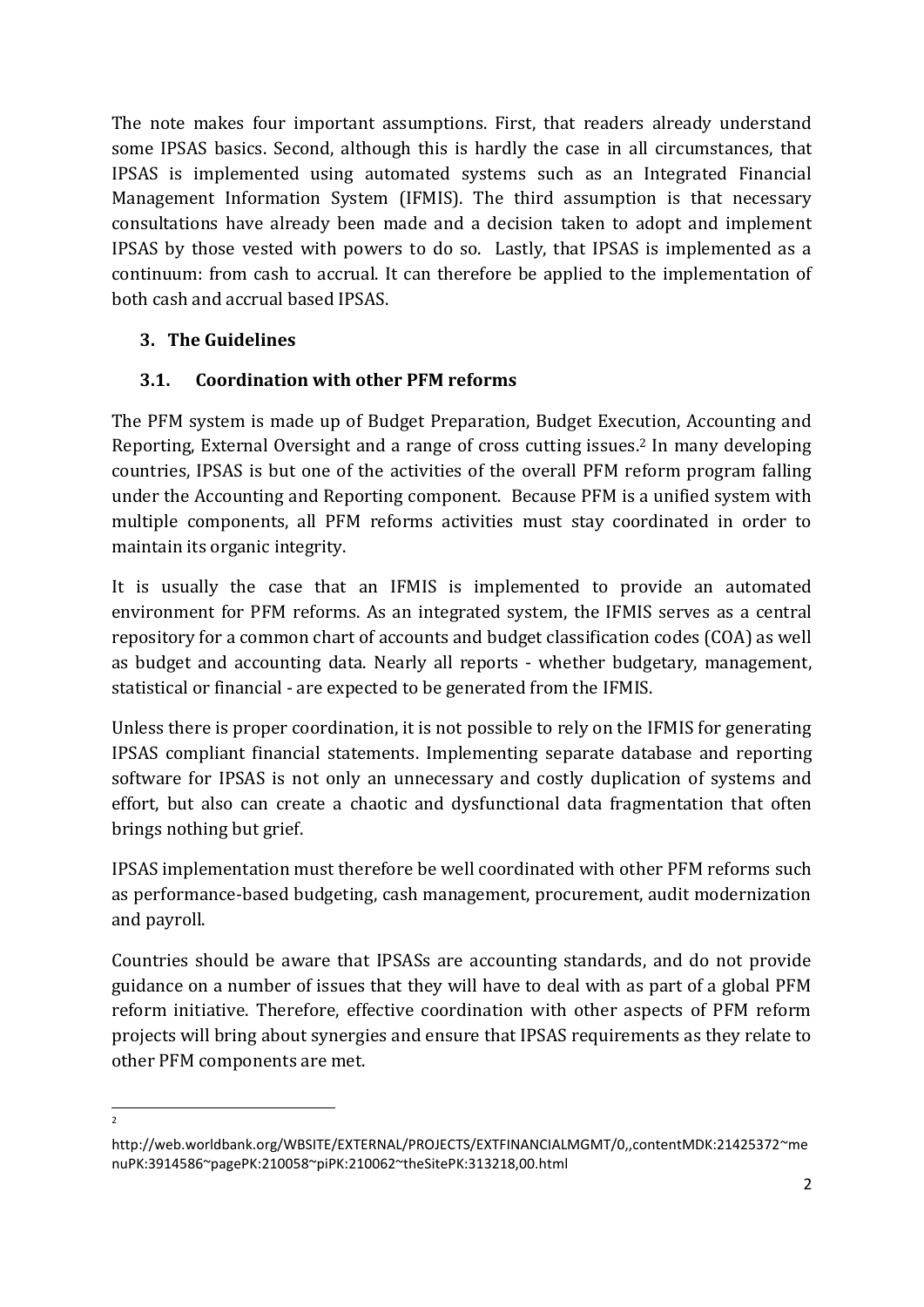### **3.2. Structured implementation**

Implementing IPSAS is an enormous and important task. For that reason, it must be implemented in a structured, orderly and deliberate manner.

The first steps in IPSAS implementation after obtaining the necessary approvals is the preparation of implementation strategy and setting up of project management structures. Whichever comes first will depend on the approach adopted. The absence of good project management structures and a quality implementation strategy are early warning signs that IPSAS implementation is in real and present danger.

Project based IPSAS implementation with appropriate funding ensures that adequate structures and resources are put in place; that project scope is clearly defined and that there is a dedicated project team whose mandate is to deliver IPSAS.

It is the responsibility of the IPSAS professional project manager to ensure that the project is delivered on schedule, at minimal cost and in accordance with the implementation strategy. The implementation strategy will detail the sequence of steps that will be taken, in line with the chosen project management methodology, to actualize IPSAS from start to finish. Delineation of different implementation phases, milestones, timelines, responsibilities, and project governance structures, amongst others, may form part of the IPSAS implementation strategy paper. This document not only serves as reference material but also helps to define project boundaries lest IPSAS becomes a project *sans frontières.*

For the avoidance of doubt, it must be stated that an implementation strategy is not the same as a timetable of events or a periodic update of project status. Strategy documents are usually written by persons of sound technical competence and excellent writing skills. They are easily recognizable by their structure, presentation, technical depth and content.

IPSAS implementation should have only one primary goal: to deliver IPSAS compliant general purpose financial statements. Any other goal should be deemed secondary.

Ad hoc, unstructured and "on-the-fly" implementation is a serious project risk that must be avoided.

# **3.3. Take it one phase at time**

Whether on a cash or accrual basis, IPSAS should be implemented in phases. This may sound intuitive but there is empirical evidence to suggest that some developing countries believe that it can be implemented all at once across all entities. This partly accounts for the short implementation timelines in some countries; the result being that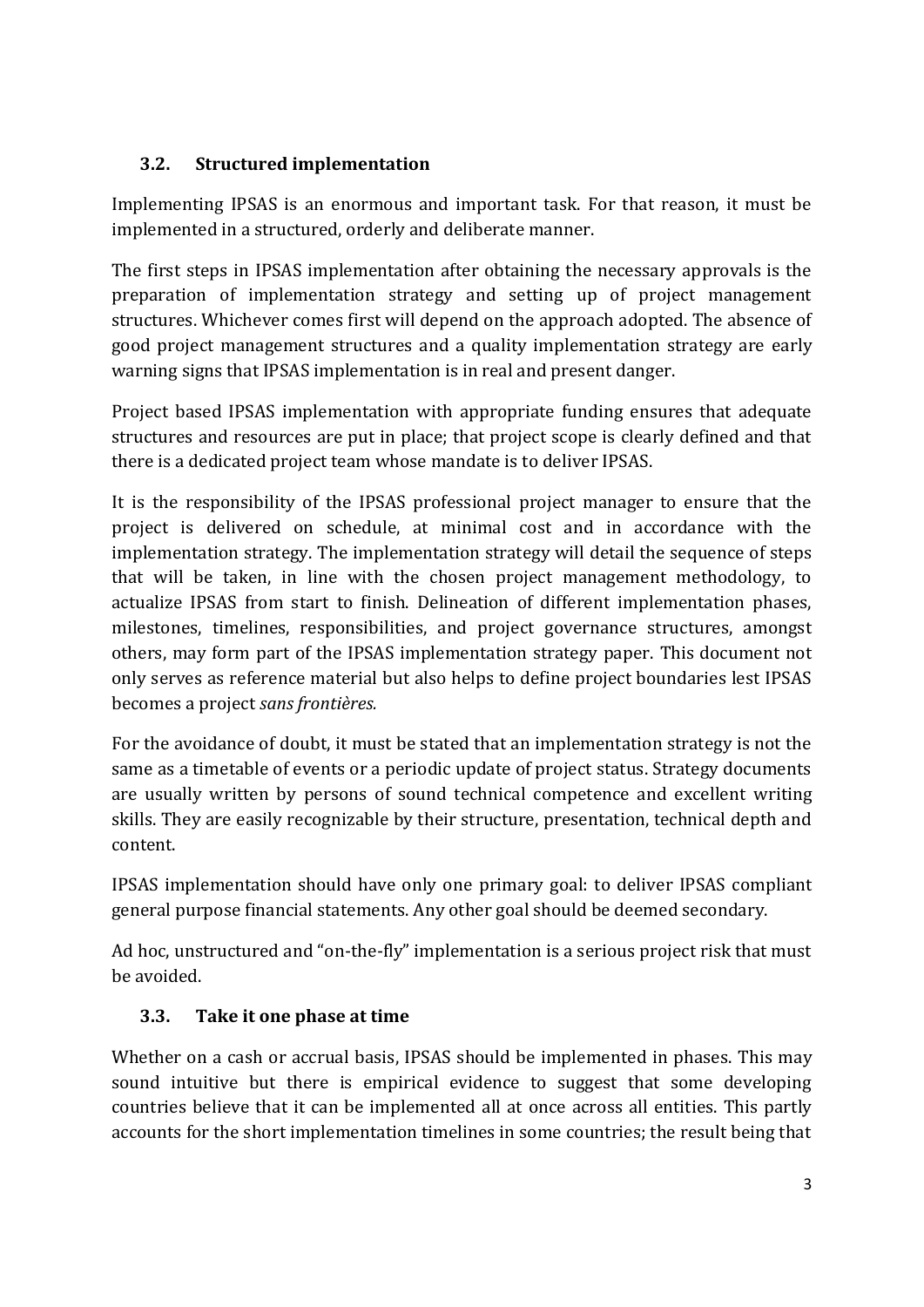timelines and targets are not met. This, in turn, leads to changing timelines, cost overrun and project failure.

In phasing IPSAS implementation, it is recommended that an assessment of the adequacy of the existing general purpose financial statements in relation to all applicable IPSAS is conducted. The assessment, itself, needs to be segregated into different categories taking into account the nature of individual economic entities. A typical segregation may involve three (or more) categories: budgetary, semiautonomous budgetary and extra-budgetary entities.

In most developing countries, the last two categories traditionally report on an accrual basis while budgetary entities report on a cash basis. For this reason a uniform gap analysis tool cannot be used for all.

Also, different implementation timelines may apply to each category depending on the stage of its accounting and the identified gaps. For instance, while it may take, say, 3 years for budgetary units that are currently operating on a cash basis to comply with the cash-based IPSAS and another 3 years to comply with accrual-based IPSAS; the extra-budgetary units and GBEs may require about 3 or 4 years to migrate to a full accrual-based IPSAS. Achieving full consolidation at general government level may take upwards of 6 and 10 years in some countries for cash and accrual basis, respectively. As a limited number of countries have achieved such a consolidation as at today, it is however difficult to assess what is a standard timeframe for achieving this consolidation. 3

The content of each phase will differ between countries; however, each phase must, in all cases, be broken into milestones. The milestones are further broken down into detailed activities with clearly defined responsibilities and timelines.

There is no hard and fast rule on what constitutes a phase. What is important is that each phase must have a clearly identified goal and attainment of proficiency must be met before moving toward the next goal.

For general government budgetary units that are presently on a cash basis, countries would be well advised to start from the cash-based IPSAS. Other units that are already on an accrual basis should start with the accrual-based IPSAS.

It should be borne in mind that even where different entities are operating on different basis of accounting, it is possible to prepare a consolidated cash flow statement for all controlled entities which is the only required general purpose financial statement under the cash based IPSAS.

**<sup>.</sup>** <sup>3</sup> http://www.treasury.govt.nz/government/financialstatements/yearend/jun14/fsgnz-year-jun14-2.pdf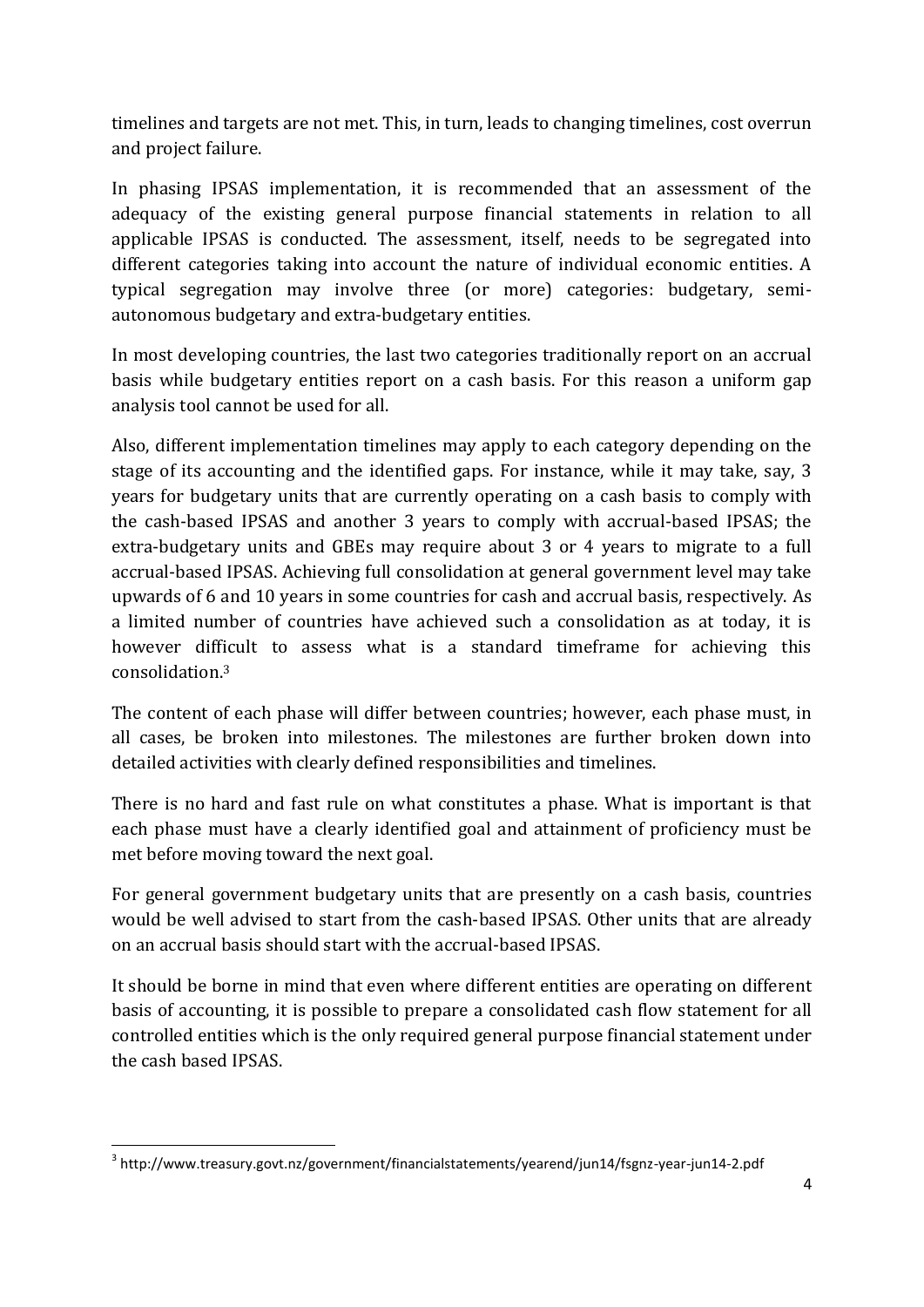### **3.4. Chart of Accounts**

**.** 

In an automated environment, the Chart of Accounts (COA) provides the foundation upon which data tracking and reporting are built. In many countries, IFMIS is implemented to serve as a common ICT tool for all PFM processes. For this reason, the COA must be seen as a cross cutting activity that serves the purpose of all the PFM processes rather than IPSAS alone. It is therefore not advisable to assign COA design responsibilities exclusively to any of the PFM reform components.

If, for instance, the IPSAS implementation team is assigned the sole responsibility of COA design, the tendency is to focus on IPSAS requirements at the detriment of other components. Membership of the COA design team must therefore be representative of the various PFM reform activities and components.

The COA is designed top down: from the general purpose financial statements (starting with the Statement of Financial Position) through the notes, sub-notes and details. This ensures that the reporting needs are fully met in line with structured query language (SQL) design and reporting principles. 4

Failure to follow SQL principles in COA design will make it impossible to map individual transactions to the general purpose financial statements, notes and sub-notes. This failure is largely responsible for the inability of many IFMIS applications to generate standard reports in the desired formats.

In order to support IPSAS compliant GPFS, the COA must take into account all IPSAS reporting requirements. To ensure that the COA fully supports IPSAS reporting requirements, a checklist of all IPSAS reporting requirements should be made and their relationships to transaction data established. Revenue, Expenses, Assets and Liabilities are grouped into related classes that are progressively granulated for detailed data tracking and reporting.

Entities are classified starting from the Public Sector, General government (central, state and local governments) down to individual economic entities. In doing this, care is taken to ensure that IPSAS required entity control relationships are maintained in order to comply with IPSAS segment reporting and consolidation requirements.

 $<sup>4</sup>$  SQL is a special-purpose programming language designed for managing data held in relational database</sup> management systems. It has been a standard of the International Organization of Standardization (ISO) since 1987.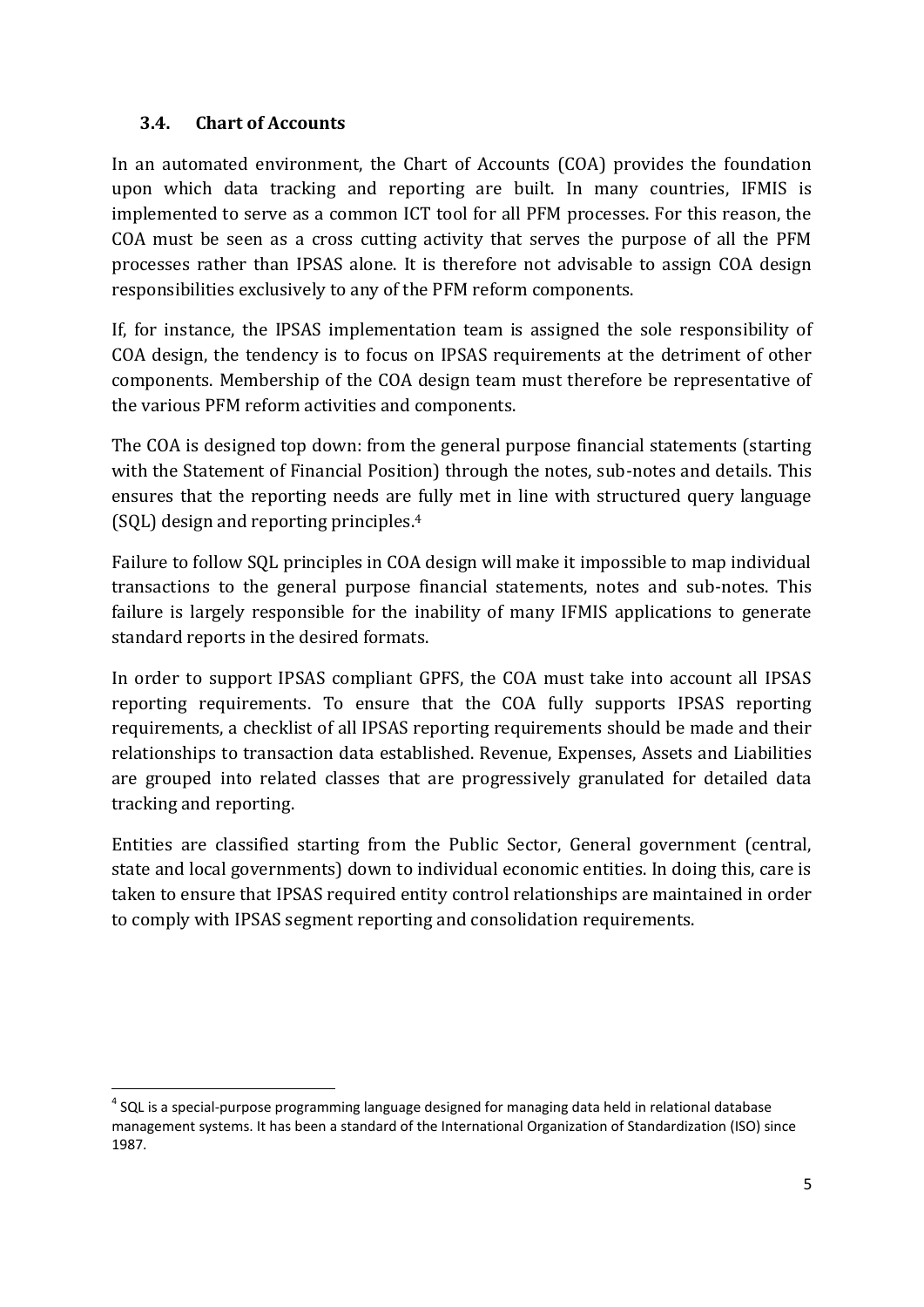In keeping with SQL principles, values that are calculated from other records should not be assigned codes. Such items include balancing items like cash balances, profit or loss on disposal of assets, depreciation and impairment of non-financial assets.<sup>5</sup>

It is often assumed that the inclusion of non-financial assets and inventories in the COA automatically makes it IPSAS accrual compliant. This is a wrong assumption. Without question, the most important difference between cash and accrual basis of accounting lies in the timing of recognition of economic events. Most times, timing differences are addressed through the recognition of accruals and prepayments as well as accounts payables and accounts receivables.

# **3.5. Focus on Economic Entities**

A common mistake in IPSAS implementation is the undue emphasis on consolidation and the near neglect of the economic entity as the starting point. IPSAS apply first to public sector units called economic entities except, of course, Government Business Enterprises to which IFRS apply. 6

Always bear in mind: an economic entity is a single reporting unit. IPSAS 1, to which the rest of the IPSAS are but feeders and amplifiers, is built around the economic entity. Paragraph 43 of IPSAS 6 on Consolidated and Separate Financial Statements provides further guide: "In preparing consolidated financial statements, an entity combines the financial statements of the controlling entity and its controlled entities line by line, by adding together like items of assets, liabilities, net assets/equity, revenue, and expenses". This does mean that consolidation is preceded by the preparation of IPSAS compliant financial statements of the controlled and controlling entities to be consolidated

In phasing IPSAS implementation, enough time should be dedicated to achieving compliance at the economic entity level while consolidation follows after the entities to be consolidated have fully complied with IPSAS. How much time is allotted depends on the prevailing circumstance in every jurisdiction.

# **3.6. Keep an eye -- or two -- on cost**

**.** 

Make no mistake about it; implementation of IPSAS is a costly endeavour. The question is, how much is a reasonable cost? Put differently, agreed that IPSAS holds a lot of benefits, should a country break the bank in order to enjoy those benefits? The obvious answer is no. Here are a few reasons why cost is a big factor in implementing IPSAS.

First, it is really difficult to measure the benefits accruing from IPSAS. Second, excessive cost could be a deterrent to adopting IPSAS. Third, it creates sustainability risks. And

<sup>&</sup>lt;sup>5</sup> Other experts and IFMIS applications may see this differently. The bottom line, however, is that the objectives are met and that IPSAS compliant reports are generated.

 $<sup>6</sup>$  IPSASB has just issued a consultation paper on the applicability of IPSAS to GBEs</sup>

https://www.ifac.org/sites/default/files/publications/files/IPSASB-GBE-Consultation-Paper-At-a-Glance\_0.pdf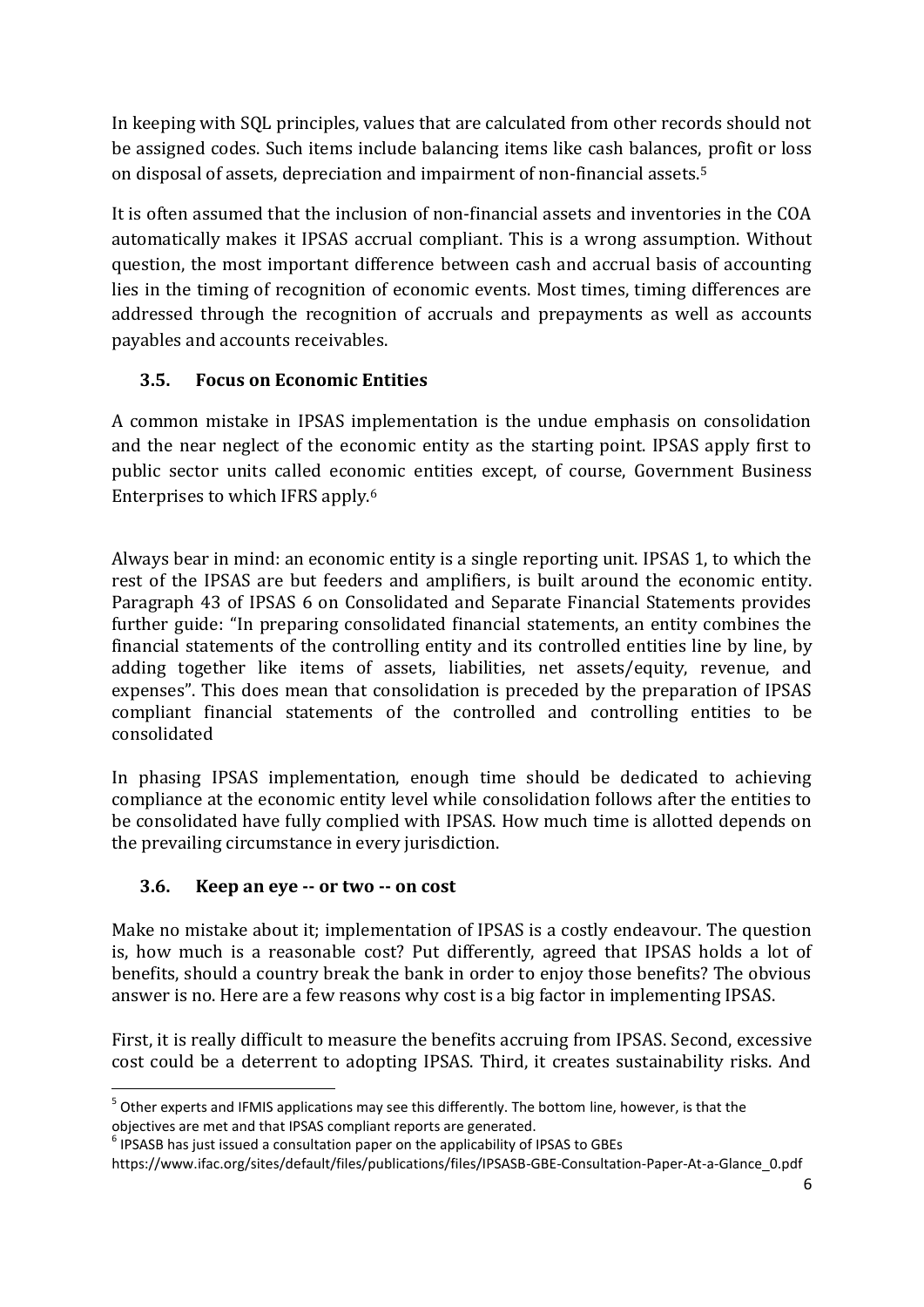lastly, if the IPSAS implementation turns out to be a huge budget undertaking, it risks becoming an avenue for corruption thereby defeating the accountability goal; one of its most advertised and persuasive benefits.

Cost is particularly a big factor in the decision to transit to accrual based IPSAS. In the 1920s, the British government attempted and rejected accrual based accounting and reporting at the central government level (local authorities had already introduced accrual accounting) because the associated benefits were considered insignificant in comparison with the associated costs. <sup>7</sup> Accrual accounting was introduced in 1919 amongst other reasons, to enable accounting officers (commanders in World War 1) "attain economic control of the units under their command."

In 1925, six years after the introduction and production of accrual based financial statements, "the Army Council, with the support of the parliamentary Public Accounts Committee, decided that this approach required additional costs of at least £200,000 a year (and twice that amount for the first year), but that "the experiment had not led to commensurate economies in administration and seemed unlikely ever to do so". With this adverse verdict, the accrual accounting experiment was terminated.

In 1950 a Parliamentary Committee also undertook a careful review of the evidence for the general adoption of accrual accounting and concluded that: "We agree with the principle that the main Exchequer Accounts and the framework of both Estimates and Appropriation Accounts must remain on a cash basis." Furthermore, the Parliamentary Committee also concluded that the adoption of the accrual basis would: "necessitate the valuation of all existing assets and an estimate of the probable remaining useful life of each – a gigantic task requiring the listing of figures many of which could be no more than guess work."

Whatever relief that advancement in technology, improved access to information and new skills provided with respect to implementation complications and difficulties in asset valuation are vitiated by the astronomical increase in the size and geographical spread of national assets.

IPSAS implementation must be properly planned and the estimated cost determined from the start. In deciding whether a country or an entity should adopt IPSAS, the political leadership or governing board of the entity must be availed of all necessary details, including total estimated cost implementation, as part of the initial proposal.

#### **4. The role of auditors**

**.** 

Auditors make the final call on whether a general purpose financial statement is IPSAS compliant through their audit opinion. They must therefore be part of the

<sup>7</sup> [https://www.linkedin.com/groups/Accrual-Accounting-Tested-Rejected-British-](https://www.linkedin.com/groups/Accrual-Accounting-Tested-Rejected-British-4254659.S.5844450157965381633?qid=c07ae9e6-c48b-40cd-8a1d-4814ea8c53b7&goback=%2Egmr_4254659)

[<sup>4254659.</sup>S.5844450157965381633?qid=c07ae9e6-c48b-40cd-8a1d-4814ea8c53b7&goback=%2Egmr\\_4254659](https://www.linkedin.com/groups/Accrual-Accounting-Tested-Rejected-British-4254659.S.5844450157965381633?qid=c07ae9e6-c48b-40cd-8a1d-4814ea8c53b7&goback=%2Egmr_4254659)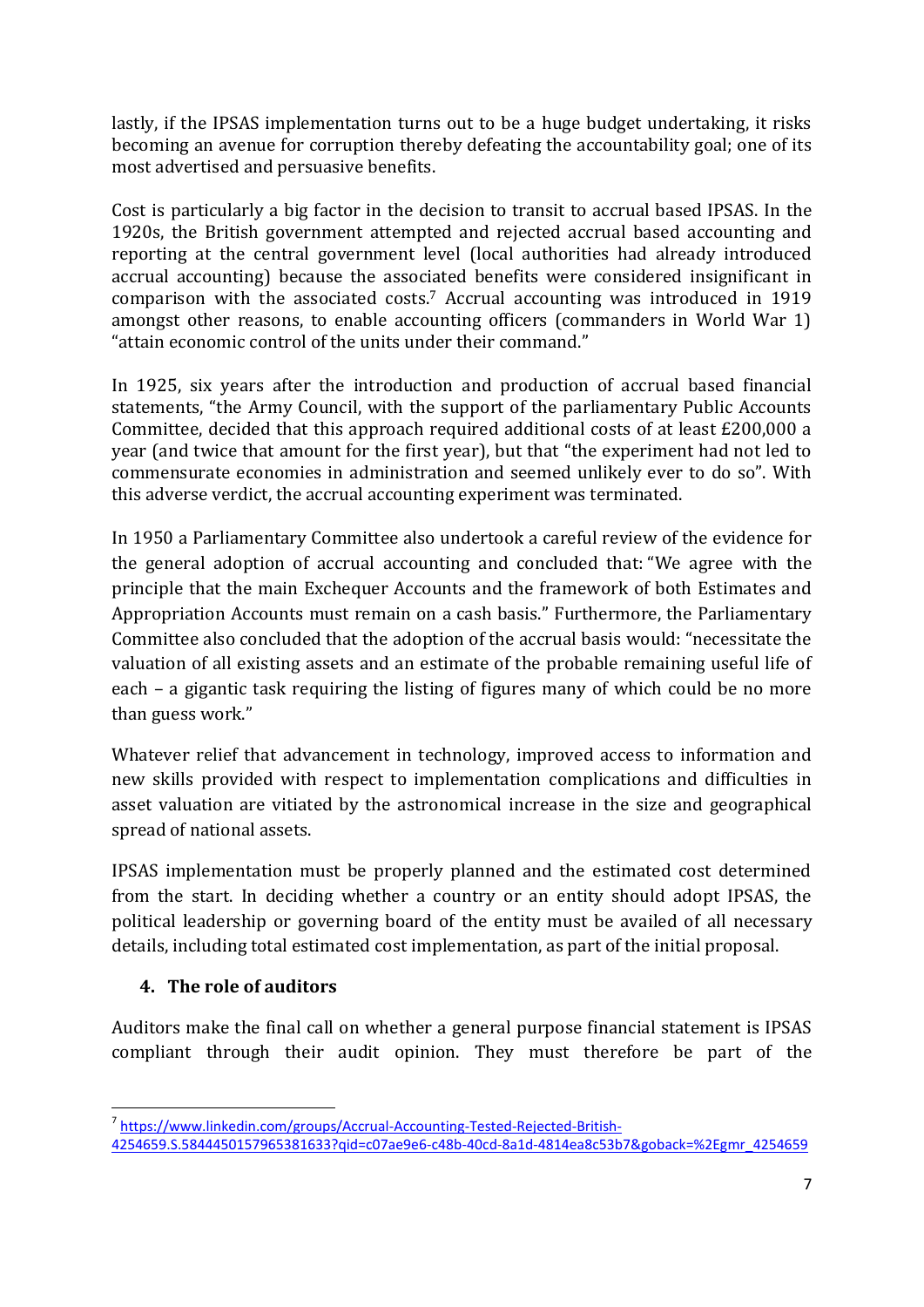implementation process. They need to understand IPSAS in order to be in the right position to tell when a GPFS is IPSAS compliant.

It is noted that the IPSAS implementation process in many developing countries is undertaken with the active involvement of the Supreme Audit Institutions (SAIs). However, in many countries like Nigeria, semi-autonomous and extra-budgetary units are statutorily audited by private sector auditors - not the SAI.

A readiness assessment of the private sector audit community in performing their roles under IPSAS should be undertaken and steps taken to fill any identified capacity and integrity gaps.

In concluding this section, Ernst and Young has compiled and published a very useful checklist that can be used to determine whether general purpose financial statements are IPSAS compliant. Auditors will find the checklist very useful in assessing financial statements' compliance with IPSAS.<sup>8</sup>

### **5. Conclusion**

To borrow from a popular cliché, IPSAS has come to stay. But it is too early in the day to tell if it will live up to its rating. A whole lot will depend on those on whose shoulders the responsibility for implementing IPSAS rests.

Amongst the few PFM experts who have summoned the courage to criticize IPSAS, the most common concerns have centered on ease of implementation, cost of implementation and understandability of IPSAS financial statements. It is recommended that those charged with implementing IPSAS pay sufficient attention to those concerns well in advance and decide proactively how to address them in the course of implementation.

In a blog post published in March 2013, Matt Andrews of Harvard Kennedy School took a rather unflattering view of PFM reforms in general. According to him, "Official reports…show that up to 100 countries have adopted IPSAS, for instance, and many of these adopters are in the developing world… Such a high level of adoption sounds like a good story. But we should not be congratulating ourselves too fast. More often than not, what you see is not what you get with these new PFM practices; they are adopted as signals to garner external legitimacy but often cannot be implemented and seldom provide real solutions to the PFM problems of different countries."<sup>9</sup>

In the final analysis, the success or otherwise of IPSAS as well as its public perception will depend on their ability to deliver cost-effective improved accountability which

**.** 

<sup>8</sup> http://www.ey.com/Publication/vwLUAssets/EY\_-

\_International\_Public\_Sector\_Accounting\_Standards\_Disclosure\_Checklist\_-

\_September\_2012\_Edition/\$FILE/EY-IPSAS-Ctools-%20Disclosurechecklist-Sept2012.pdf<br><sup>9</sup> http://opinion.publicfinanceinternational.org/2013/03/pfm-reform-signal-failure/#more-990